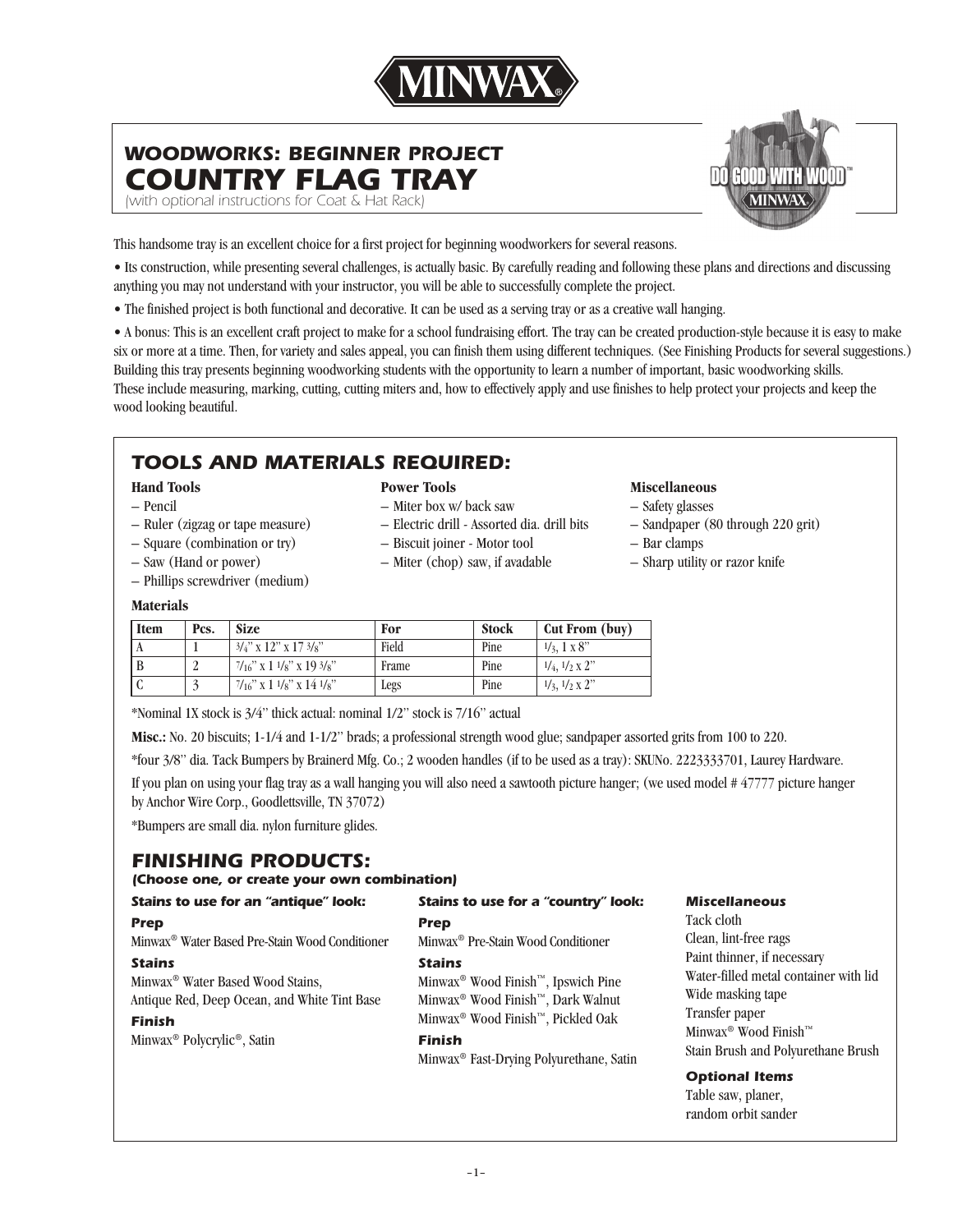## *BEFORE YOU BEGIN*

As a woodworker, you should be aware that fine craftsmanship begins and ends with good work habits. Always carefully and completely review the plans and instructions for any project you plan to build – before ever picking up a tool or purchasing any of the materials for the job.

Other important work shop habits:

• Before you start, review any questions you may have in regard to the plan or directions with your instructor. This will avoid future frustration and wasted materials.

• At the end of each work session, always return tools to their storage locations and thoroughly clean the work area. This assures starting the next session in both comfort and safety.

## *PROCEDURE*

**1.** Lay out and cut the boards to exact size for the field. Align the boards and make tick marks where biscuits will be placed. Plough the biscuit grooves with the tool set to create the grooves for the no. 20 biscuits.

*Cabinetmaker's Tip: The rule-of-thumb for biscuit selection is to use the largest size possible; this provides maximum joint strength.*

**2.** Join the boards using glue and biscuits. Make sure edges are flush and apply a pair of clamps with fight pressure – remember that excessive clamp pressure will cause the clamped boards to buckle. Put the clamped setup aside and allow to dry overnight.

**3.** Next, rip the pine strips to width for the frame. Then, using the miter gauge on the table saw, carefully cut the mitered corners. (Or, if a miter saw is available in your shop, use it to make the frame miter cuts.) Cut the miter on one end of the first strip and hold it against the flag field to accurately mark the miter cut on the other end. After making the second cut, temporarily tack the frame strip in place on the flag. Use two partially driven 1-1/4" brads.

**4.** Cut the miter on one end of the second frame strip. Then, hold the member in place against one end of the strip tacked to the flag. Carefully mark its other end for precise cutting. Then temporarily tack it to the frame. Proceed in this fashion until all four of the frame members have been cut and fitted.

**5.** Make mating matchmarks on the back edge of each frame member and on the back of the flag where it abuts. For example, first strip removed might be 1, next strip 2, and so on. Mark lightly with a soft pencil on the back edges of frame members and flag. This way you will be able to quickly return all parts to perfect position when making final, permanent assembly. Then remove the four frame members.

**6.** Before assembly, sand all members smooth: start with 100-grit paper, move up to 120-grit and finish smoothing the raw wood with 150-grit abrasive paper. Make sure you do all sanding in a with-the-grain direction to avoid scratch marks.

**7.** At this time you can lay out for the handle on the frame's end strips and bore the holes for the screws which will hold them. Note that, depending upon the hardware you select, the screws may be concealed by the "flag" when the tray is assembled after finishing. If such is the case with your tray, make sure you install the handles after the finishing step is completed and before final assembly.

**8.** Lay out and install the four "feet"; these are positioned approximately 1" in from each edge, for all four corners. You can use small-dia nylon furniture glides.

**9.** Proceed to the Staining and Finishing section.

### **Recommended Finishing**

**1.** Before applying Minwax® Water Based Stain to hardwood or softwood, apply Minwax® Water Base Pre-Stain Wood Conditioner following the directions on the can.

**2.** Lay out the flag's blue field and three stripes using a ruler and a sharp, soft pencil. With a combination square, transfer light lines across the face of the board.

**3.** Next, make a star template (pattern) of 1/4" plywood or hardboard. If you want to save your paper plan, start by transferring the actual-size star in the drawing to the wood; use transfer or carbon paper. If you don't have carbon paper, you can transfer the star design by rubbing a soft black pencil on the backside of the paper, behind the star. Tape the paper pattern on the wood (pencil side down) so it will not move, and trace over the lines.

**4.** Cut out the star using either a coping or scroll saw. Sand edges smooth to avoid splinters and to ensure straight edges on the star.

**5.** Hold the template in position on the blue field, as indicated in the illustration, and trace it with a sharp, pointed pencil. Move the star to the second location and repeat.

**6.** Mask the star areas with masking tape, trimming necessary with a razor-sharp utility knife to retain a neat star shape. Then, mask off the blue field to protect that portion of the red and white stripes.

**7.** Apply Minwax® Water Based Wood Stain Deep Ocean to the blue field, following instructions on the can. Set aside to dry overnight.

**8.** Next session, remove the masking tape between the blue field (over the stripes) and apply tape so you can stain the two red stripes. Repeat staining procedure using Minwax® Water Based Wood Stain Antique Red Stain.

**9.** Finally, in the third session, repeat all steps so you can apply the Minwax® Water Based Wood Stain White Tint Base to the third and last stripe.

## **A Creative Touch**

When you mask off an area with masking tape, you must press down firmly along the edges to minimize the chance of stain "bleeding" through. Chances are, however, you will have some stain "bleeding" onto an adjacent surface where it's not wanted. You can remove any such ragged edges by carefully gouging every "line" where different colors or stains meet. This effectively removes the ragged line of stain that bled beneath the tape.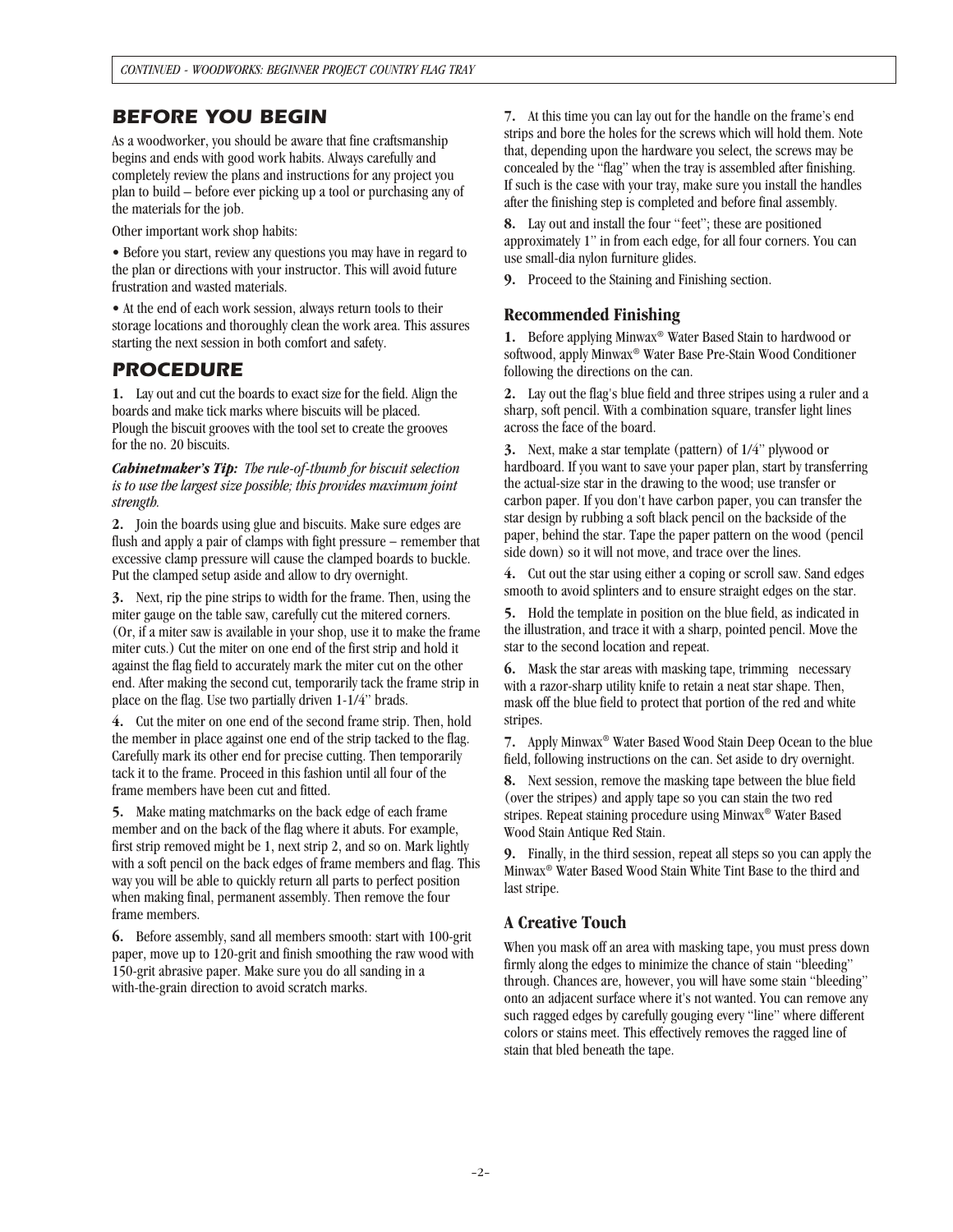### **Here's How to "Antique" Your Project With a Gouge**

• Using a v-shaped carving knife, carefully and slowly follow the line where two different stains meet. To avoid going off the line you are following, bear down lightly on your first pass. Then, on the second pass with the tool, press harder to remove additional stock. If you have access to a Motor Tool, you can accurately gouge this with an appropriate cutter.

• When all desired edges have been slightly carved in this fashion, smooth the entire piece using a piece of heavy brown paper (i.e., a shopping bag) as you would a piece of sandpaper, to remove "whiskers." If any parts of the gouged areas are still rough, smooth them further by careful sanding with a piece of 120-grit sandpaper. Fold it so you have a sharp corner which will allow you to sand in the gouged (exposed wood) areas only.

• After a final light sanding, dust off the piece and apply a light stain (such as Minwax® Wood Finish™ in Ipswich Pine or Minwax® Wood Finish™ Pickled Oak). This eliminates the look of the exposed, raw wood (where you have just carved). Allow this stain to dry overnight before proceeding with the finishing.

• To protect your project, use a minimum of three applications of Minwax® Polycrylic® Satin Finish. This will give your project extra durability and protection.

# *FINISHER'S TIPS*

*• Use scraps of wood to test the stains and finishes you are planning to use. Label the stain/finish used and the type of wood on each test sample chip. Allow all samples to dry thoroughly before making your final finish selection. Save samples for quick reference on future projects.* 

*• Remember to pretreat soft woods like pine with Minwax® Pre-Stain Wood Conditioner before staining to help ensure the even absorption of the stain.* 

*• For a clean, sharp finish, all final passes with the brush or cloth should be made in the same direction as the wood grain.* 

*• It is critical that all stains and finishes be allowed to dry thoroughly between coats. Remember, drying times can vary due to humidity and other climatic conditions.*

### **Safe Disposal of Rags & Waste**

Please be mindful of the safe way to dispose of used rags and other waste. Rags, steel wool and other waste soaked with oil finishes, mineral spirits or the like may spontaneously catch fire if improperly discarded. Place all finishing rags, steel wool and waste immediately after use in a water-filled, metal container. Tightly seal and then dispose of such by-products in accordance with local regulations. Be sure to keep the container out of reach of children.

## **Product Safety**

**CAUTION: ALWAYS BE SURE TO READ ALL LABEL INSTRUCTIONS AND PRECAUTIONS BEFORE USING PRODUCT.**

#### **DANGER! HARMFUL OR FATAL IF SWALLOWED. SKIN IRRITANT. COMBUSTIBLE. KEEP OUT OF REACH OF CHILDREN.**

**WARNING!** Removal of old paint by sanding, scraping or other means may generate dust or fumes that contain lead. Exposure to lead dust or fumes may cause brain damage or other adverse health effects, especially in children or pregnant women. Controlling exposure to lead or other hazardous substances requires the use of proper protective equipment, such as properly fitted respirator (NIOSH approved) and proper containment and cleanup. For more information, call the National Lead Information Center at 1-800-424-LEAD (in U.S.) or contact your local health authority.

**DANGER:** Contains mineral spirits. Do not take internally. Avoid contact with skin and eyes. Wear rubber gloves and safety glasses when handling. Do not use or store near heat, sparks, flame or other source of ignition. Close container after each use. Avoid inhalation and use only with adequate ventilation. If using indoors, open all windows and doors to make sure there is fresh air movement. If you experience lightheadedness, dizziness or headaches, increase fresh air movement or leave the area. Reports have associated repeated and prolonged occupational overexposure to solvents with permanent brain and nervous system damage. Intentional misuse by deliberately concentrating and inhaling the contents may be harmful or fatal.

**FIRST AID:** If swallowed: Do not induce vomiting. Call physician immediately.

**FOR SKIN CONTACT:** Wash thoroughly with soap and water. If irritation persists, get medical attention.

**FOR EYE CONTACT:** IMMEDIATELY flush eyes thoroughly with water, then remove any contact lenses. Continue to flush eyes with water for at least 15 minutes. If irritation persists, get medical attention.

**IF AFFECTED BY INHALATION:** Immediately remove to fresh air. If symptoms persist, call physician.